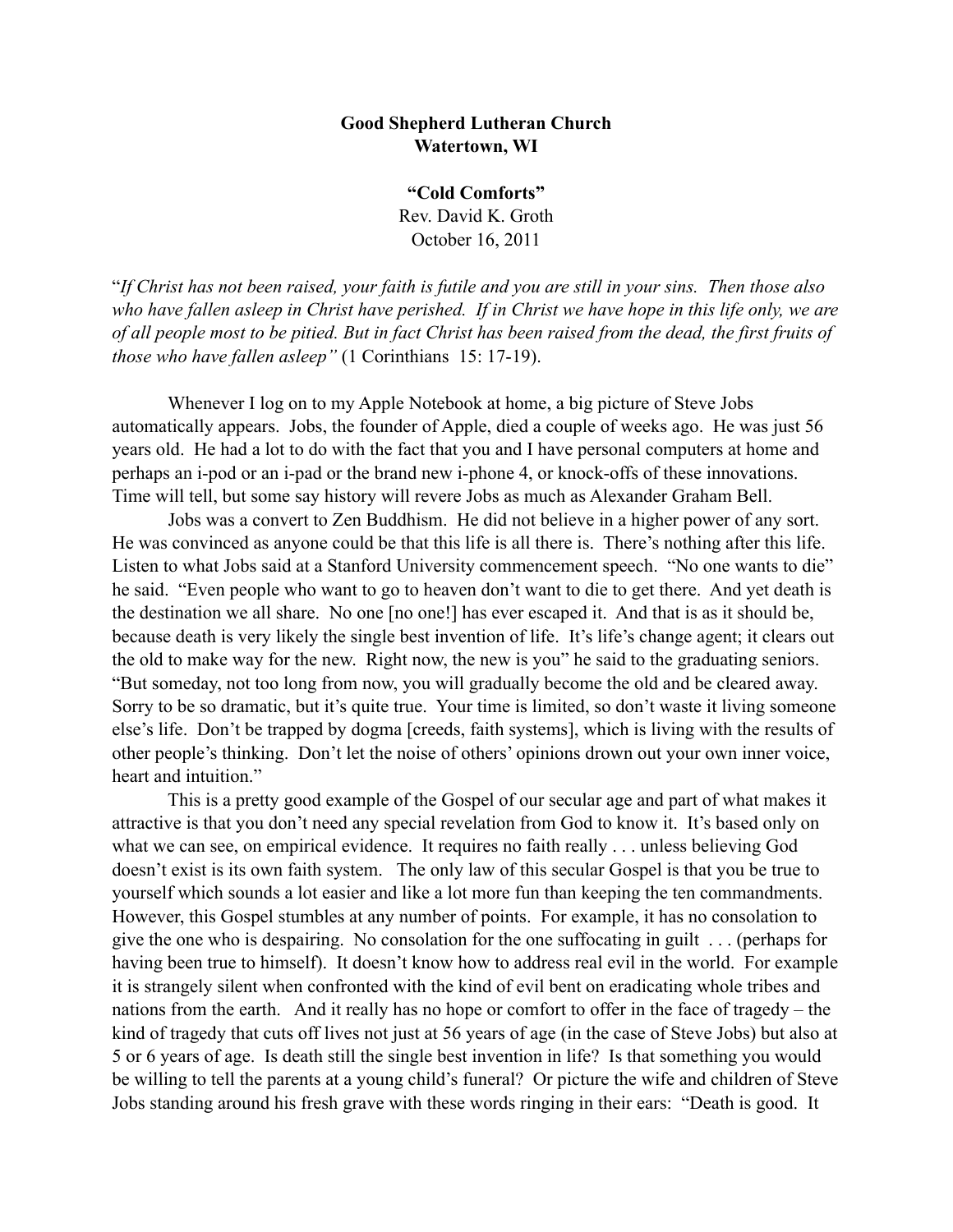clears out the old to make way for the new. Someday you too will become old and be cleared away." Cold comfort, if you ask me. Cold comfort indeed.

 The nature of my work often puts me in close proximity with death and dying, and one of the things I've noticed is that many people turn to cold comforts when a loved one has died. (By cold comforts, I mean things that don't really satisfy, or things that artificially satisfy only a little bit, a veneer sort of comfort.) For example, "As long as we remember him, he has not really died but lives on in our hearts." Really? Can we really live on in the memory banks of family and friends? It seems to me the cemeteries in and around Watertown are full of forgotten people. Sure we remember those who recently died . . . their faces and their stories. Let a hundred years pass, however, and most of that will have been erased for obvious reasons. What can you tell me about your grandfather's great-grandfather? If he is living on in your memory, his is a very faint heart beat. He could die another death any day. Cold comfort!

 Another example: "Oh doesn't she look good lying there in the casket." I figure I've done a couple hundred funerals by now and not once have I ever thought someone in the casket looked good. It's not that the funeral directors do a bad job; it's just that there's a dead person lying there. I don't think of death as the single best invention. The Bible refers to death as an enemy. It's not the worst enemy but it is the last enemy. And the sight of what that last enemy has done to people I care about never looks good. Cold comfort.

 Or the guy who died out on the fairway of the third hole of Norwood Hills golf course in St. Louis. He suffered a massive heart attack. The others in his foursome tried their best to do CPR. And when the EMT's finally arrived, they tried violently shocking him back into life. "Well" a friend of his said later, "at least he died doing what he loved." Cold comfort! The fact is he'll never do it again . . . or go fishing with his grandson or kiss his wife in the morning.

 Some environmentalists squeeze with all their might to get a few drops of comfort out of that fact that, when they are buried, their bodies will return to the earth and as they break down they will provide minerals and such for the grass above or the roots of a distant tree. It's a sort of environmental reincarnation. But as far as I'm concerned the tree can look for its minerals elsewhere. And to be a recalcitrant dandelion sprouting up next to a tombstone, the target of a gaseous weed whacker . . . that doesn't sound like much fun at all. Cold comfort.

Or how about this one: "I just know grandma's up there watching over us." You really think so? When you get to heaven do you think you'll have nothing better to do than watch over your nephew as he sits all day in his cubicle and stares at his computer? Or as he drinks himself into divorce and unemployment and a car wreck? Even if the saints in heaven could see us, does the Bible say anywhere they have the power and permission to intervene and help us? Cold comfort.

There are lots of cold comforts out there (and in here). "At least she never knew what hit her; she was dead before she hit the floor." There's a much older and wiser prayer that asks the Lord to spare us from sudden and evil death. "At least he didn't suffer much" when there's the fearful possibility he's suffering now more than ever before because he rejected Christ and his gifts. Or "At least she didn't have to spend much time in a nursing home" which might be a gentle way of saying there may yet be an inheritance. Cold comforts, all of them.

 One more: "He visited me." He was in the bird that sat for a long, long time on my windowsill just looking at me. Or, she was in the butterfly that was fanning its wings on the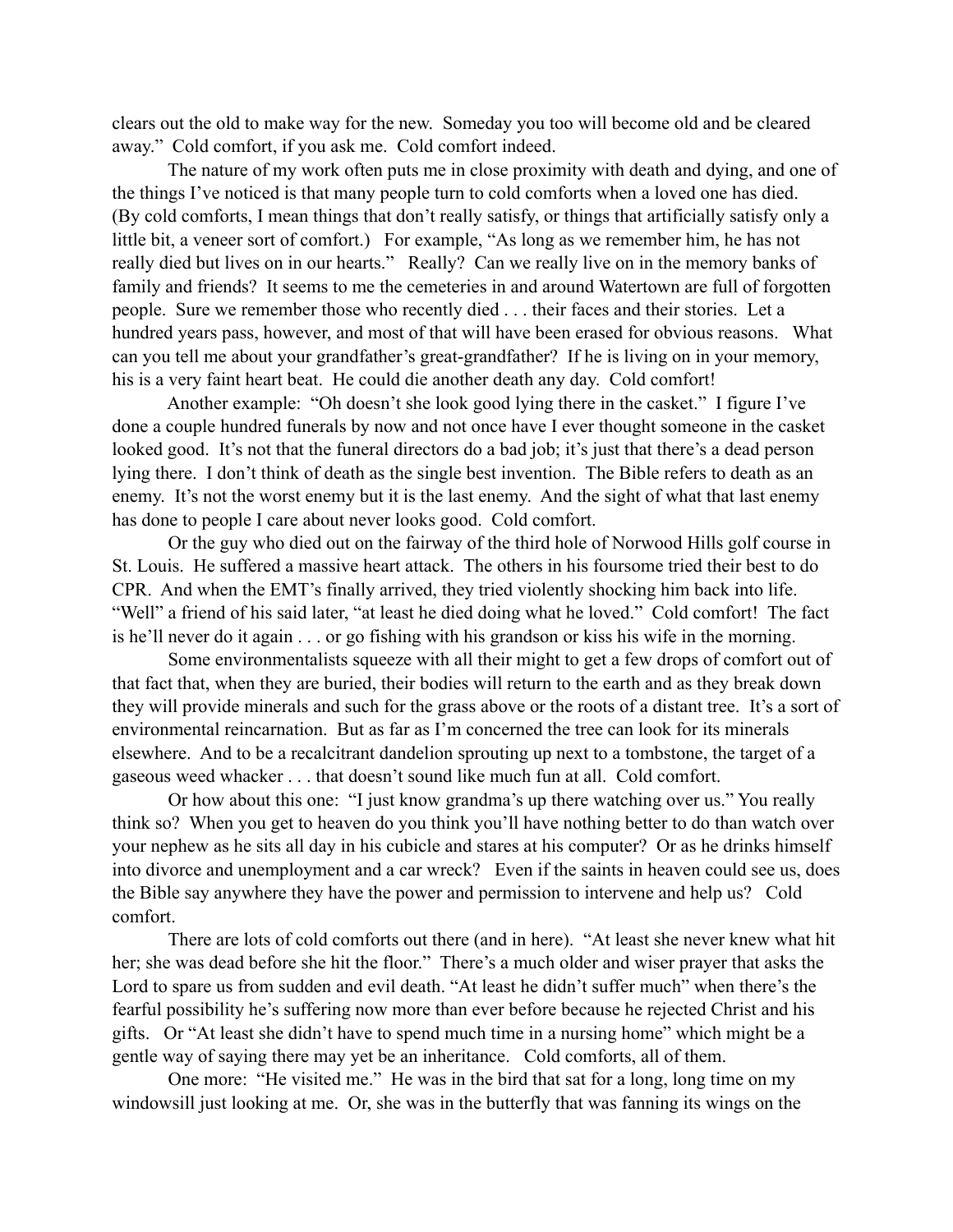mums in the flower pot. Or, he was in the chip monk that came real close to my feet. As a pastor, I never say anything; it would cause more harm than good. But there's really no comfort in these things. There is no hug, no conversation, no kiss or love making or walking hand in hand. The chip monk scurries away with panicked chirping. The butterfly is nowhere to be seen in February. The gazing bird doesn't know how to hold a decent conversation. Cold comforts!

 And the thing about cold comforts is that they probably expose that for us the resurrection of Jesus and the promise of our own resurrection just isn't quite enough. We need something more than just that and so we fabricate them. We go off and, unwittingly, carve some idols. We need something that our eyes can see *now*, something visible to cling to rather than an ancient promise for a future salvation.

 In our text Paul is writing to the church in Corinth. It's a Greek city, and as Greeks, they didn't much care for physical things . . . for trees, dirt and flesh. All that is base, bad even. Flesh imprisons the higher things like spirit and soul. Death finally releases these things from their fleshly prisons. So you can imagine how the Greeks would have a hard time with the resurrection of Jesus in the flesh. Why would he ever want to do that? So it appears some of the Corinthian Christians were shying away from the resurrection of Jesus. Maybe his ideas live on, his teachings. That works. But certainly not his flesh; the best place for flesh is the grave.

 Paul deals with this head-on. First, he reminds them "Christ died for our sins in accordance with the Scriptures, he was buried, and was raised on the third day in accordance with the Scriptures, and then he appeared to Cephas, then to the twelve. Then he appeared to more than five hundred brothers at one time, most of whom are still alive" Paul writes. That is, see them about it! Ask them yourselves. "Then he appeared to James" Paul continues, then to all the apostles. Last of all . . . he appeared also to me." "Now" Paul asks, "how can some of you say there is no resurrection?" Check again the evidence, Paul says.

But there's more. There are consequences to unbelief. "If Christ has not been raised . . . your faith is in vain." It's empty. It's futile. That is, if Jesus did not rise from the dead, then Jesus is still dead; he's nothing more than the decomposing corpse of an itinerant Jewish carpenter- turned – rabbi. If Jesus did not rise from the dead, he was just another guru-figure and in fact an imposter who taught blasphemy in the name of God. If Jesus did not rise from the dead, you're still in your sins. The sin-problem remains unsolved. All talk of Jesus dying for our sins in accordance with the scriptures is meaningless. Scripture teaches "the wages of sin is death", the end-result of which is total separation from your loved ones, total separation from God, cut off from him and facing his judgment. When we deny or diminish the resurrection, there are awful consequences. Then the wages of sin (death) remains not just 'the last enemy' (v. 26), but the one invincible terror. Then death is not falling asleep in Christ and waking up to his welcome in the Father's house. Rather, it's simply perishing without hope and without God. The resurrection of Christ is the lynch pin. If Christ was not raised from the dead, we of all men are most to be pitied. We've been swindled, duped and we have no hope for life beyond death. If he was not raised from the dead, he is not Lord of anything. He is simply a fraudulent wannabe. If Christ has not been raised, cold, hollow and artificial comforts are all we have.

 "But, in fact, Christ has been raised from the dead" Paul writes. (This but [spelled but] is the best one in the Bible.) But, in fact, Christ has been raised from the dead. And